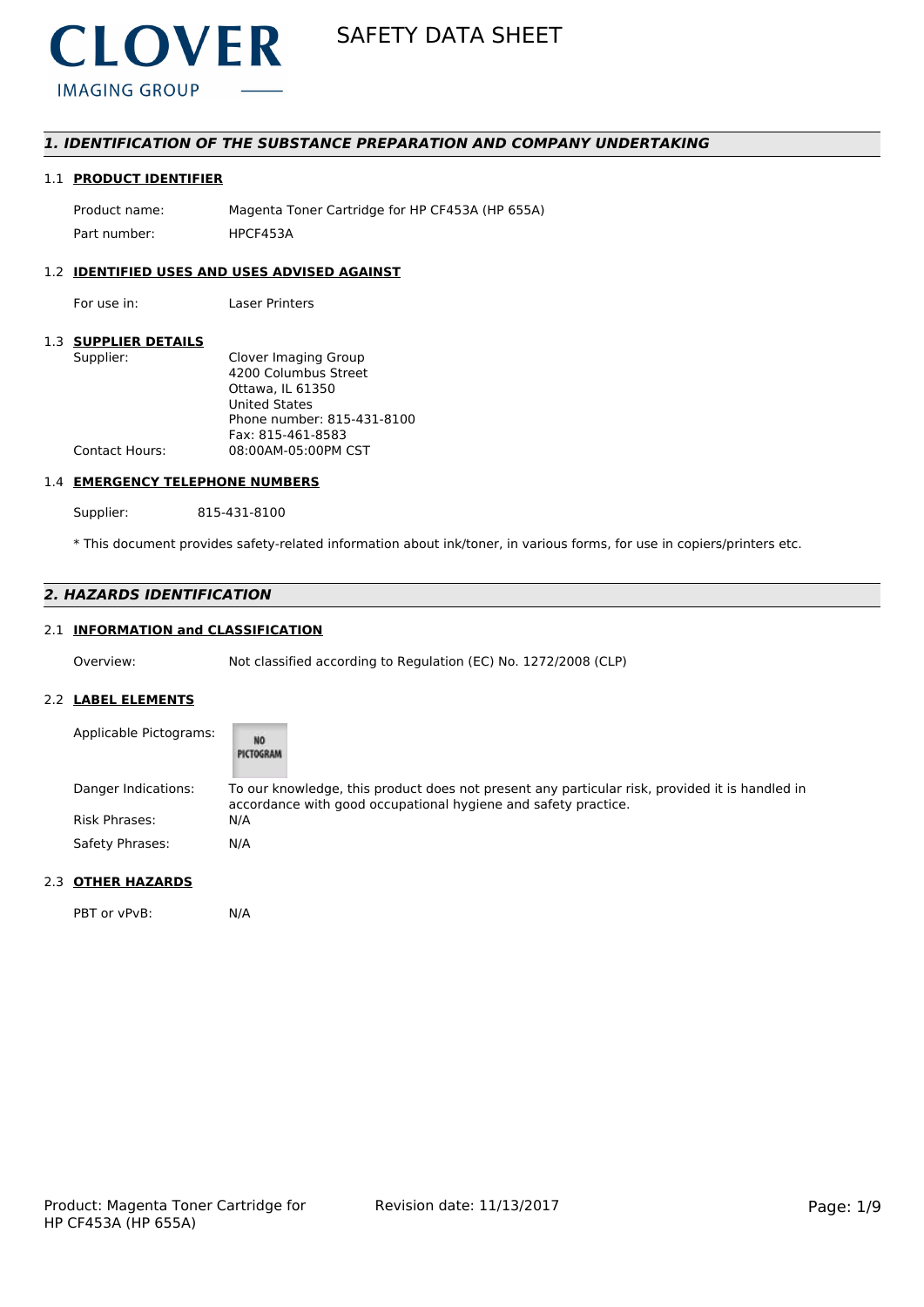

# *3. COMPOSITION / INFORMATION ON INGREDIENTS*

| Ingredients       | <b>CAS number</b> | Weight % | <b>OSHA</b><br><b>PEL</b> | <b>ACGIH</b><br><b>TLV</b> | Other                                          |
|-------------------|-------------------|----------|---------------------------|----------------------------|------------------------------------------------|
| Polymer           |                   | 70-80    |                           |                            |                                                |
| Wax               |                   | $1 - 10$ |                           |                            |                                                |
| Pigments          |                   | $1 - 10$ |                           |                            |                                                |
| Silica, amorphous | 7631-86-9         | $1 - 10$ |                           |                            | EC No. 231-545-4. NIOSH REL<br>$(TWA)$ 6 mg/m3 |

The Full Text for all R-Phrases are Displayed in Section 16 **COMPOSITION COMMENTS**

The Data Shown is in accordance with the latest Directives. This section provides composition information for the specified substance/mixture.

# *4. FIRST-AID MEASURES*

# 4.1 **FIRST AID MEASURES**

### 4.1.1 **FIRST AID INSTRUCTIONS BY RELEVANT ROUTES OF EXPOSURE**

| Inhalation:   | Remove person to fresh air and keep comfortable for breathing. If you feel unwell, seek medical<br>advice.                                            |
|---------------|-------------------------------------------------------------------------------------------------------------------------------------------------------|
| Eye contact:  | Rinse cautiously with water for several minutes. Remove contact lenses, if present and easy to do.<br>Continue rinsing. Get medical advice/attention. |
| Skin contact: | Wash skin with plenty of water. Get medical advice if necessary.                                                                                      |
| Ingestion:    | Rinse mouth with water. Do no induce vomiting. Get medical advice/attention if you feel unwell.                                                       |

#### 4.1.2 **ADDITIONAL FIRST AID INFORMATION**

Additional first aid information: N/A Immediate Medical Attention Required: N/A

# 4.2 **SYMPTOMS AND EFFECTS**

Acute Symptoms from Exposure: N/A Delayed Symptoms from Exposure: N/A

# 4.3 **IMMEDIATE SPECIAL TREATMENT OR EQUIPMENT REQUIRED**

N/A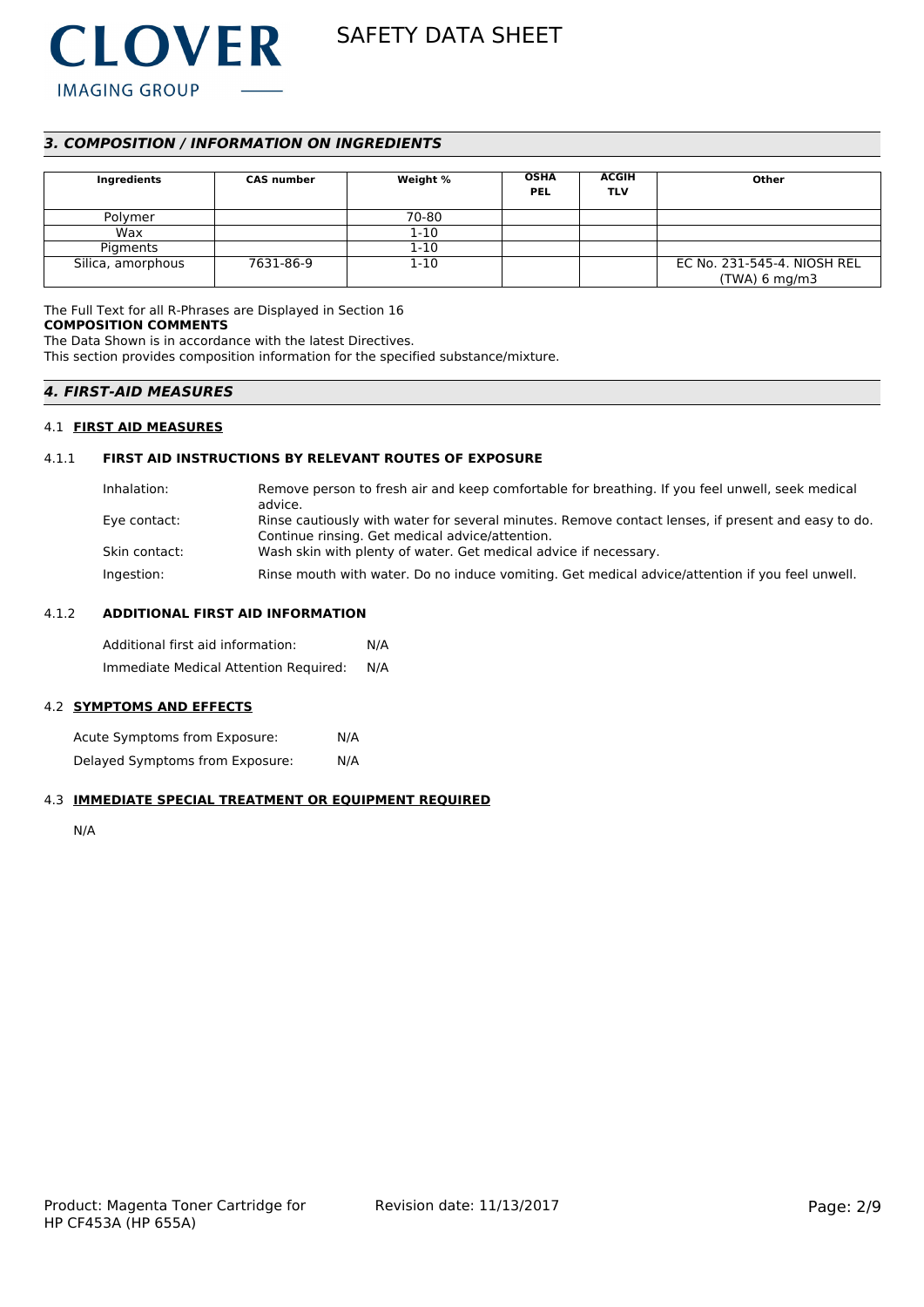

# *5. FIRE-FIGHTING MEASURES*

#### 5.1 **EXTINGUISHING MEDIA**

| Recommended Extinguishing Media:    | Water spray. Dry powder. Foam.       |
|-------------------------------------|--------------------------------------|
| Extinguishing Media Not to be Used: | No additional information available. |

### 5.2 **SPECIAL HAZARD**

Extinguishing Media Not to be Used: N/A

Unusual Fire/Explosion Hazards: Hazardous decomposition products in case of fire: Carbon dioxide. Carbon monoxide. Nitrogen oxides. Fume.

#### 5.3 **ADVICE FOR FIRE FIGHTERS**

Avoid inhalation of smoke. Wear protective clothing and wear self-contained breathing apparatus

#### *6. ACCIDENTAL RELEASE MEASURES*

#### 6.1 **PERSONAL PRECAUTIONS, PROTECTIVE EQUIPMENT AND EMERGENCY PROCEDURES**

#### 6.1.1 **PRECAUTIONS FOR NON-EMERGENCY PERSONNEL**

Eliminate every possible source of ignition. Stop leak if safe to do so. Ensure adequate ventilation, especially in confined areas. Spilled material may present a slipping hazard. Wash hands immediately after handling the product.

#### 6.1.2 **ADDITIONAL FIRST AID INFORMATION**

N/A

#### 6.1.3 **PERSONAL PROTECTION**

Wear personal protective equipment as described in Section 8.

#### 6.2 **ENVIRONMENTAL PRECAUTIONS**

Regulatory Information: Keep product out of sewers and watercourses.

#### 6.3 **METHODS AND MATERIAL FOR CONTAINMENT AND CLEANUP**

Spill or Leak Cleanup Procedures: Collect spillage. Do not touch or walk on the spilled product. Move containers from fire area if it can be done without personal risk. Sweep or shovel spills into appropriate container for disposal. Mechanically recover the product. Dispose of materials or solid residues at an authorized site.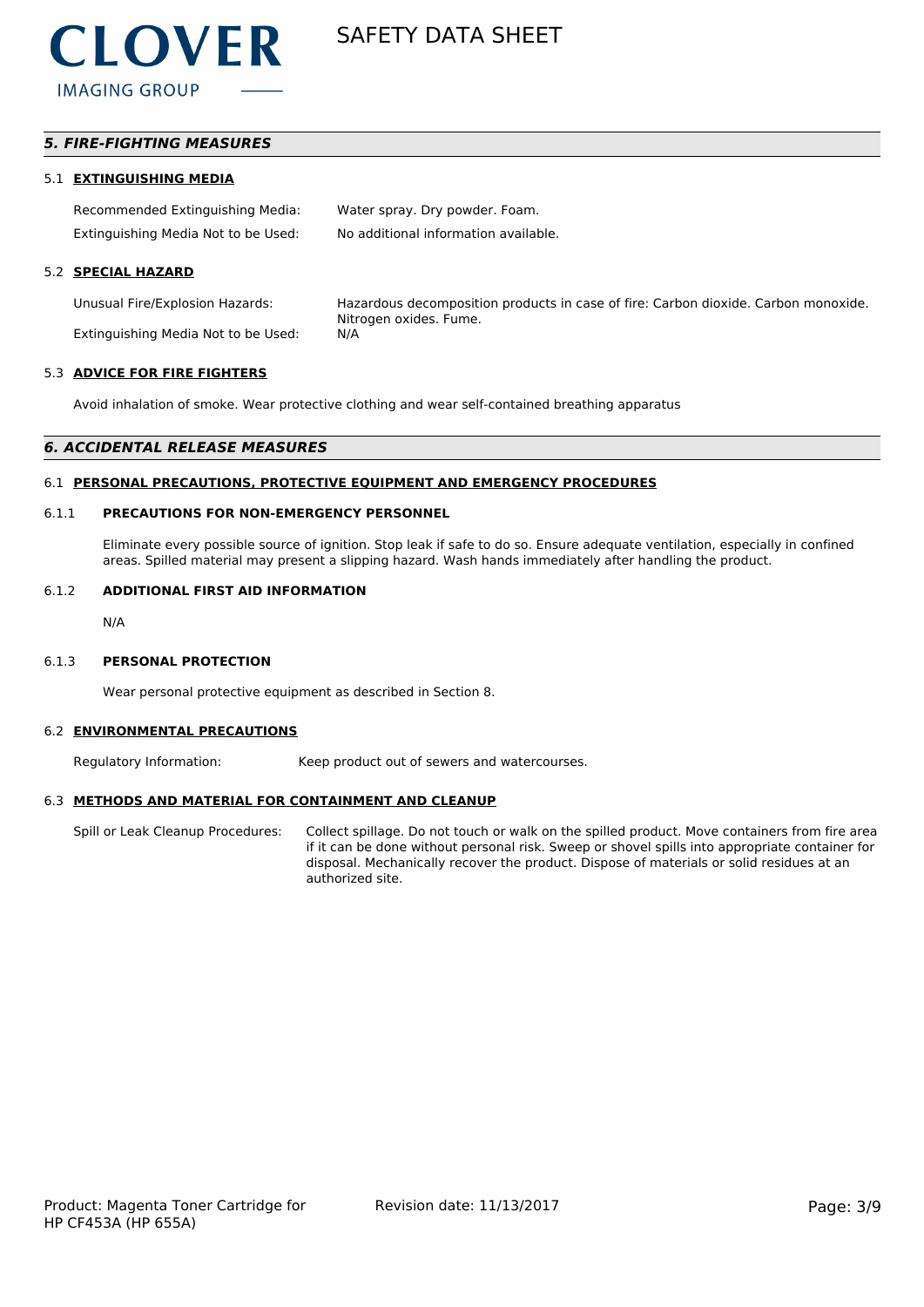# *7. HANDLING AND STORAGE*

#### 7.1 **PRECAUTIONS FOR SAFE HANDLING**

Recommendations for Handling: No special precautions when used as intended. Keep containers closed. If toner, avoid creating dust. Keep away from ignition sources. Advice on General Hygiene: Never eat, drink or smoke in work areas. Practice good personal hygiene after using this material, especially before eating, drinking, smoking, using the restroom, or applying cosmetics.

#### 7.2 **CONDITIONS FOR SAFE STORAGE**

Avoid high temperatures, >100°F/32°C

#### 7.3 **SPECIFIC END USES**

Printing devices

#### *8. EXPOSURE CONTROLS/PERSONAL PROTECTION*

#### 8.1 **CONTROL PARAMETERS**

The best protection is to enclose operations and/or provide local exhaust ventilation at the site of chemical release in order to maintain airborne concentrations of the product below OSHA PELs (See Section 3). Local exhaust ventilation is preferred because it prevents contaminant dispersion into the work area by controlling it at its source.

#### 8.2 **EXPOSURE CONTROLS**

#### **Respiratory protection:**

IMPROPER USE OF RESPIRATORS IS DANGEROUS. Seek professional advice prior to respirator selection and use. Follow OSHA respirator regulations (29 CFR 1910.134 and 1910.137) and, if necessary, wear a NIOSH approved respirator. Select respirator based on its suitability to provide adequate worker protection for given work conditions, levels of airborne contamination, and sufficient levels of oxygen.

#### **Eye/Face Protection:**

Contact lenses are not eye protective devices. Appropriate eye protection must be worn instead of, or in conjunction with contact lenses.

#### **Hand/Skin Protection:**

For emergency or non-routine operations (cleaning spills, reactor vessels, or storage tanks), wear an SCBA. WARNING! Air purifying respirators do not protect worker in oxygen deficient atmospheres.

### **Additional Protection:**

N/A

#### **Protective Clothing and Equipment:**

Wear chemically protective gloves, boots, aprons, and gauntlets to prevent prolonged or repeated skin contact. Wear splashproof chemical goggles and face shield when working with liquid, unless full face piece respiratory protection is worn.

#### **Safety Stations:**

Make emergency eyewash stations, safety/quick-drench showers, and washing facilities available in work area.

### **Contaminated Equipment:**

Separate contaminated work clothes from street clothes. Launder before reuse. Remove material from your shoes and clean personal protective equipment. Never take home contaminated clothing.

#### **Comments:**

Never eat, drink or smoke in work areas. Practice good personal hygiene after using this material, especially before eating, drinking, smoking, using the restroom, or applying cosmetics.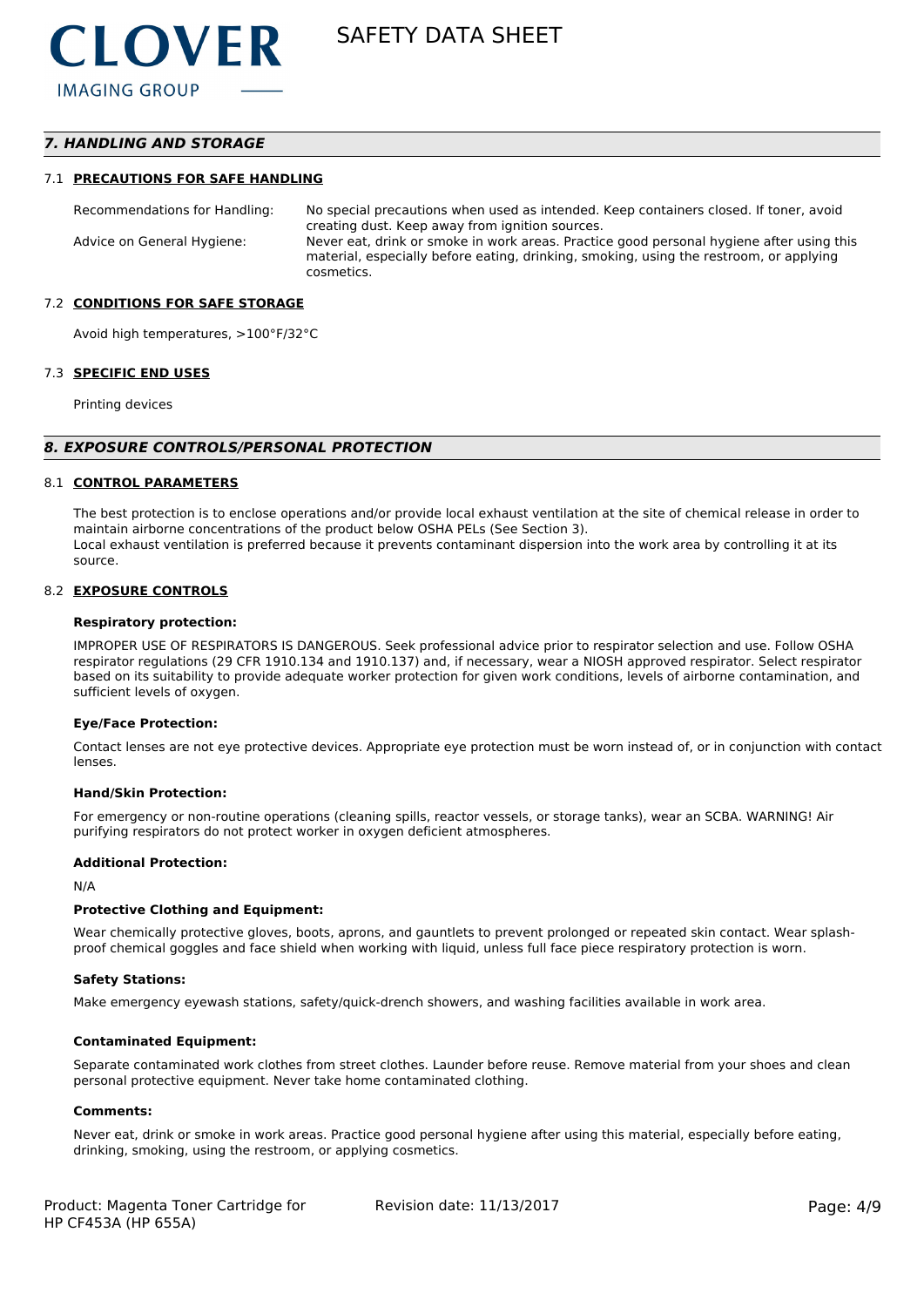# *9. PHYSICAL AND CHEMICAL PROPERTIES*

# 9.1 **DETAIL INFORMATION**

| Physical state:            | APPEARANCE: Fine magenta powder. |
|----------------------------|----------------------------------|
| Color:                     | Magenta                          |
| Odor:                      | Faint                            |
| Odor threshold:            | N/A                              |
|                            |                                  |
| Boiling point:             | N/A                              |
| Melting point:             | N/A                              |
| Flash point:               | $>= 150 °C$                      |
| <b>Explosion limits:</b>   | N/A                              |
| Relative density:          | N/A                              |
| Auto-ignition temperature: | N/A                              |

# 9.2 **OTHER INFORMATION**

Relative density: 1

# *10. CHEMICAL STABILITY AND REACTIVITY*

# 10.1 **Reactivity:**

| <b>Reactivity Hazards:</b><br>Data on Mixture Substances: | None<br>None                                                                                                   |
|-----------------------------------------------------------|----------------------------------------------------------------------------------------------------------------|
| 10.2 Chemical Stability:                                  | The product is stable. Under normal conditions of storage and use, hazardous<br>polymerization will not occur. |
| 10.3 Hazardous Polymerization:                            | Stable under conditions of normal use.                                                                         |
| 10.4 Conditions to Avoid:                                 | Keep away from heat, flame, sparks and other ignition sources.                                                 |
| 10.5 Incompatible Materials:                              | Strong oxidizing materials                                                                                     |
| 10.6 Hazardous Decomposition:                             | Will not occur.                                                                                                |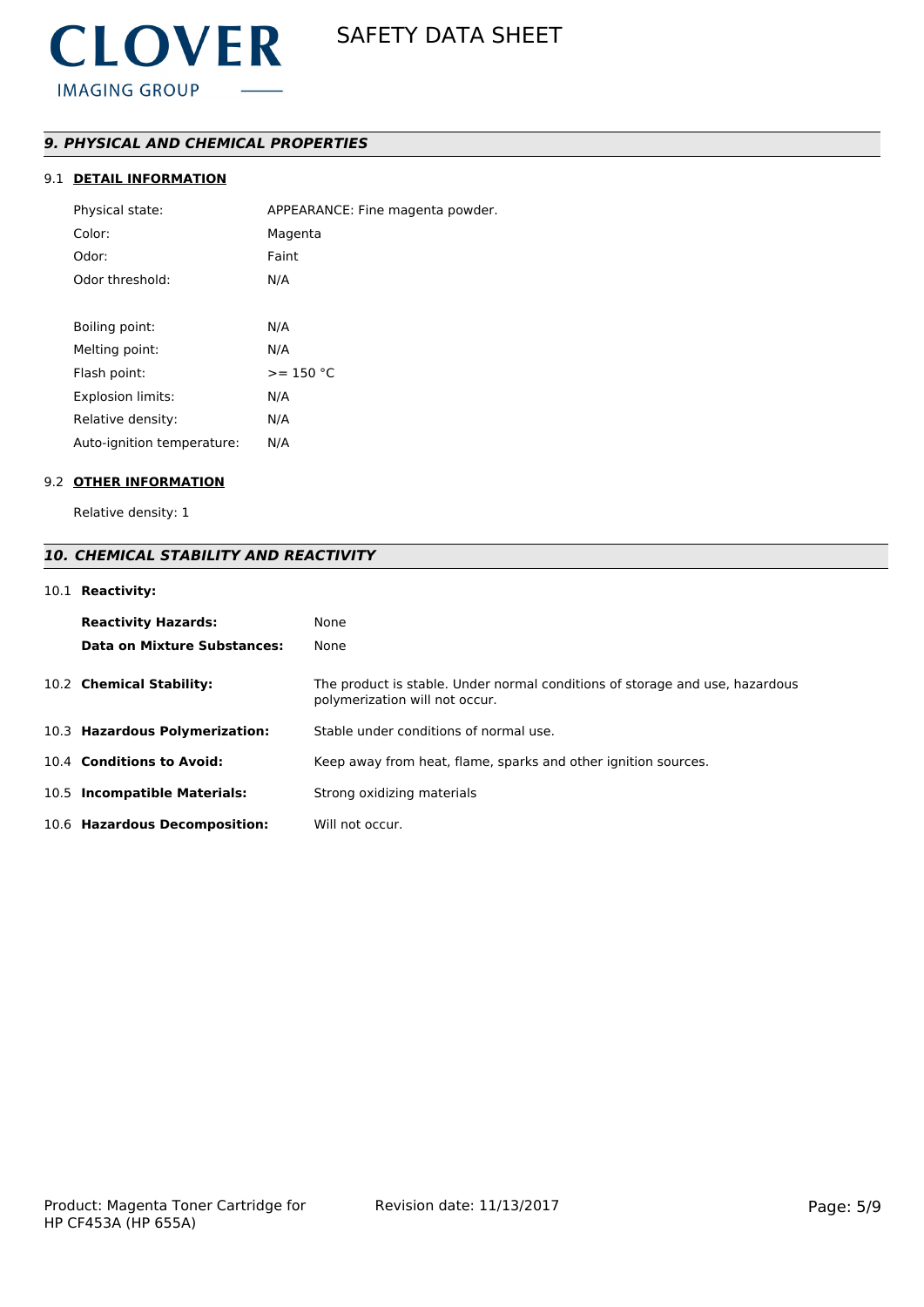

# *11. INFORMATION ON TOXICOLOGICAL EFFECT*

| <b>Mixtures:</b>                   | N/A             |
|------------------------------------|-----------------|
| <b>Acute Toxicity:</b>             | N/A             |
| <b>Skin Corrosion/Irritation:</b>  | Not classified. |
| <b>Serious Eye Damage:</b>         | Not classified. |
| <b>Inhalation:</b>                 | Not classified. |
| <b>Sensitization:</b>              | Not classified. |
| <b>Mutagenicity:</b>               | Not classified. |
| <b>Carcinogenicity:</b>            | Not classified. |
| <b>Reproductive Toxicity:</b>      | Not classified. |
| <b>STOT - Single Exposure:</b>     | Not classified. |
| <b>STOT - Multiple Exposure:</b>   | Not classified. |
| Ingestion:                         | Not classified. |
| <b>Hazard Class Information:</b>   | N/A             |
| <b>Mixture on Market Data:</b>     | N/A             |
| Symptoms:                          | N/A             |
| <b>Delayed/Immediate Effects:</b>  | N/A             |
| <b>Test Data on Mixture:</b>       | N/A             |
| <b>Not Meeting Classification:</b> | N/A             |
| <b>Routes of Exposure:</b>         | N/A             |
| <b>Interactive Effects:</b>        | N/A             |
| <b>Absence of Specific Data:</b>   | N/A             |
| <b>Mixture vs Substance Data:</b>  | N/A             |
|                                    |                 |

| <b>12. ECOLOGICAL INFORMATION</b> |                                                                                                                           |  |  |
|-----------------------------------|---------------------------------------------------------------------------------------------------------------------------|--|--|
| 12.1 <b>Eco toxicity:</b>         | This product is not considered harmful to aquatic organisms nor to cause long-term adverse<br>effects in the environment. |  |  |
| 12.2 Degradability:               | N/A                                                                                                                       |  |  |
|                                   | 12.3 <b>Bioaccumulation Potential:</b> Silica, amorphous (7631-86-9): BCF Fish (no bioaccumulation expected)              |  |  |
| 12.4 Mobility in Soil:            | No additional information available.                                                                                      |  |  |
| 12.5 PBT & vPvB Assessment:       | N/A                                                                                                                       |  |  |
| 12.6 Other Adverse Effects:       | N/A                                                                                                                       |  |  |

# *13. DISPOSAL CONSIDERATIONS*

#### **Disposal Information:**

 Dispose of product in accordance with local authority regulations. Empty container retains product residue.

## **Physical/Chemical Properties that affect Treatment:**

 Symbol: This product is not classified as dangerous Risk Phrases: This product is not classified according to the federal, state and local environmental regulations.

#### **Waste Treatment Information:**

If toner, do not shred toner cartridge, unless dust-explosion prevention measures are taken. Finely dispersed particles may form explosive mixtures in air. Dispose of in compliance with federal, state, and local regulations.

## **Personal Protection Required:**

N/A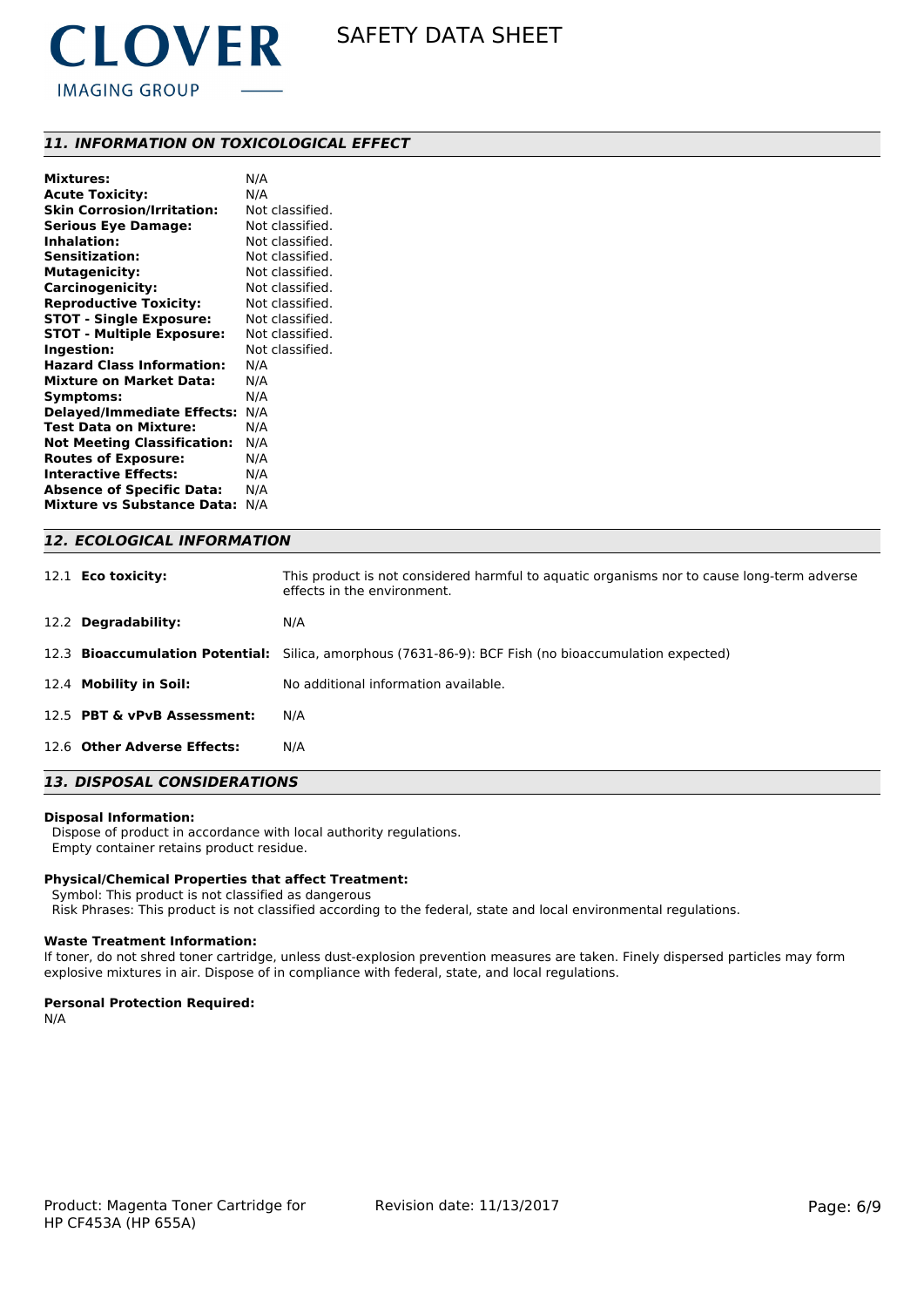

| <i><b>14. TRANSPORT INFORMATION</b></i> |
|-----------------------------------------|
|-----------------------------------------|

| 14.1 <b>ID Number:</b>                       | Not Regulated |
|----------------------------------------------|---------------|
| 14.2 Shipping Name:                          | Not Regulated |
| 14.3 Hazard Class:                           | Not Regulated |
| 14.4 Packing Group:                          | Not Regulated |
| 14.5 Environmental Hazards:                  | N/A           |
| 14.6 User Precautions:                       | N/A           |
| <b>Bulk Transport:</b><br>14.7               | N/A           |
| <b>DECULATODY INFODMATION</b><br>$T_{\rm c}$ |               |

# *15. REGULATORY INFORMATION*

15.1 **Regulatory Information:** N/A

**EPA Regulatory Information:** N/A

**CERCLA Reportable Quantity:** N/A

15.2 **Superfund Information:**

# **Hazard Categories:**

**Immediate:** N/A

**Delayed:** N/A

**Fire:** N/A

**Pressure:** N/A

**Reactivity:** N/A

**Section 302 - Extremely Hazardous:** N/A

**Section 311 - Hazardous:** N/A

- 15.3 **State Regulations:** N/A
- 15.4 **Other Regulatory Information:** N/A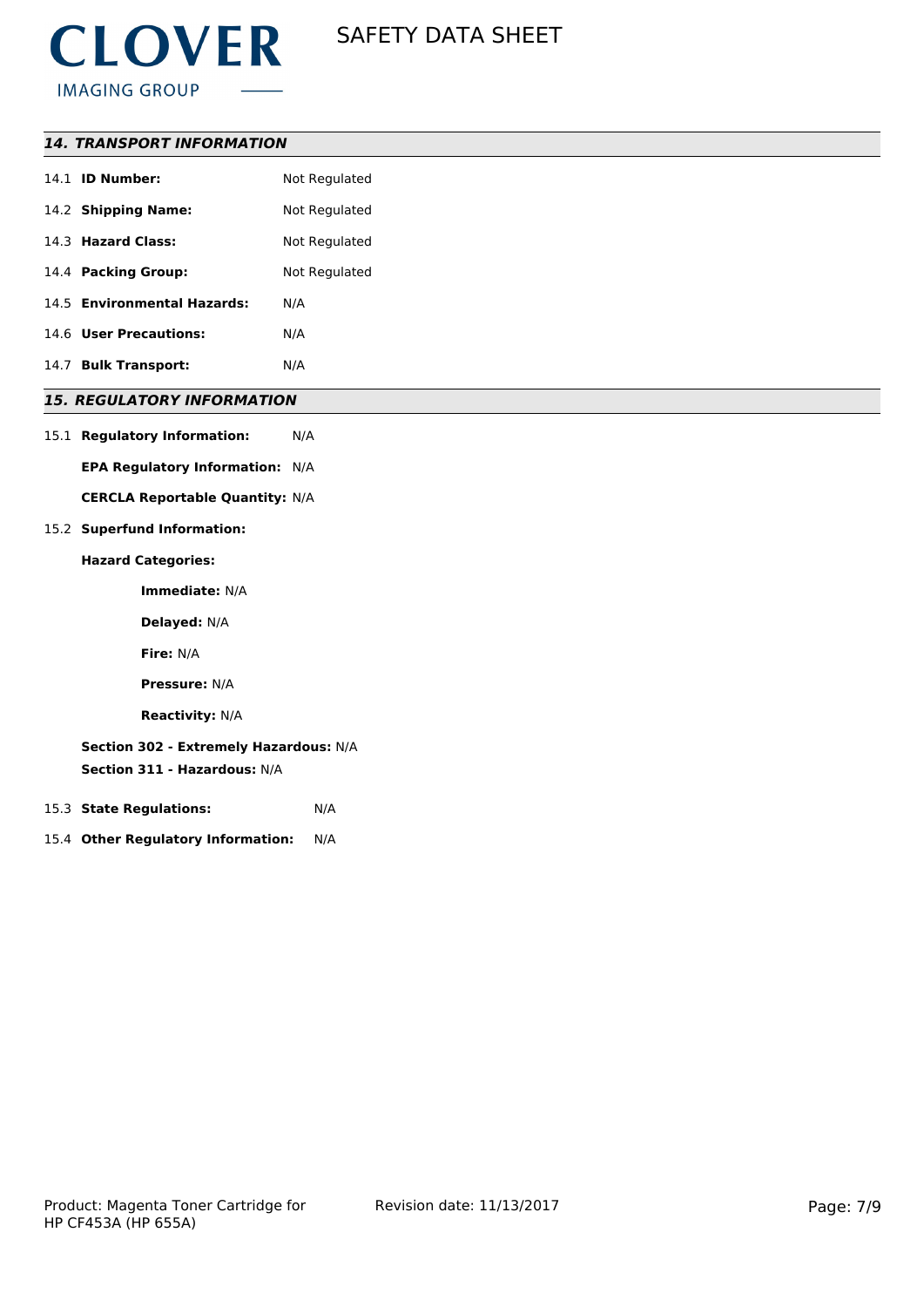

# *16. OTHER INFORMATION*

| <b>General Comments:</b>          | This information is based on our current knowledge. It should not therefore be construed as<br>guaranteeing specific properties of the products as described or their suitability for a particular<br>application |
|-----------------------------------|-------------------------------------------------------------------------------------------------------------------------------------------------------------------------------------------------------------------|
| <b>Creation Date of this SDS:</b> | 10/21/2021                                                                                                                                                                                                        |